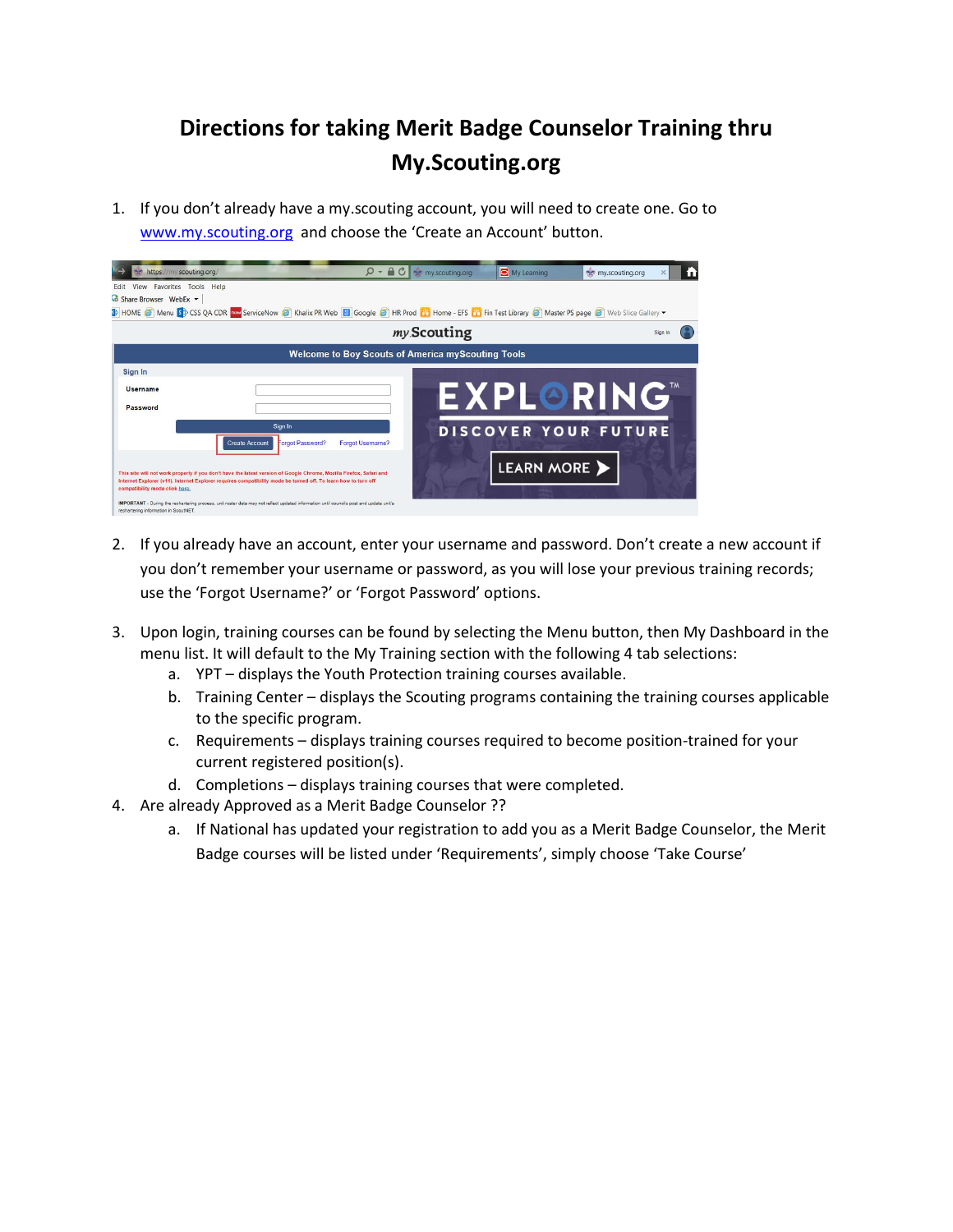| My Dashboard                                                                                        | my Scouting                                   |                                    |                                                          | Welcome Deborah Rohde      |                      |
|-----------------------------------------------------------------------------------------------------|-----------------------------------------------|------------------------------------|----------------------------------------------------------|----------------------------|----------------------|
| <b>My Training</b>                                                                                  |                                               |                                    |                                                          |                            |                      |
|                                                                                                     | <b>YPT</b><br><b>Training Center</b>          | Completions<br><b>Requirements</b> |                                                          |                            |                      |
| My Position Requirements                                                                            |                                               |                                    |                                                          |                            |                      |
| Below are the required position-specific courses to take to be considered trained in your position. |                                               |                                    |                                                          |                            |                      |
| Merit Badge Counselor <b>Example</b>                                                                |                                               |                                    |                                                          |                            | <b>Districts</b>     |
| Merit Badge Counselor Orientation Classroom                                                         | Only available in<br><b>Classroom setting</b> | D76                                | <b>Completed 02/27/2016</b><br><b>Never Expires</b>      | <b>Classroom Completed</b> |                      |
| Aims and Methods of Boy Scouting                                                                    |                                               | <b>SCO 402</b>                     | <b>Completed 04/03/2017</b><br><b>Never Expires</b>      | <b>Retake Course</b>       |                      |
| <b>Ideals and Beliefs of Boy Scouting</b>                                                           |                                               |                                    |                                                          |                            | <b>Take Course</b>   |
| <b>Advancement for Boy Scouting</b>                                                                 |                                               |                                    |                                                          |                            | <b>Take Course</b>   |
| Intro to Merit Badges for Boy Scouting                                                              |                                               | <b>SCO_415</b>                     | <b>Completed 04/03/2017</b><br><b>Never Expires</b>      |                            | <b>Retake Course</b> |
| <b>Merit Badge Counselors for Boy Scouting</b>                                                      |                                               | <b>SCO_416</b>                     | <b>Completed 04/03/2017</b><br><b>Never Expires</b>      |                            | <b>Retake Course</b> |
| Merit Badge Counselors Sign Up for Boy Scouting                                                     |                                               | <b>SCO_417</b>                     | <b>Completed 04/03/2017</b><br><b>Never Expires</b>      |                            | <b>Retake Course</b> |
| <b>Youth Protection Training</b><br>for another position                                            | Only necessary if not already completed       | <b>Y01</b>                         | <b>Completed 11/15/2016</b><br><b>Expires 11/15/2018</b> |                            | <b>Retake Course</b> |

- b. If you don't find the courses under 'Requirements', you can search for the courses under 'Training Center'
	- $\triangleright$  Click on the arrow next to Boy Scouting and Varsity

| <b>My Training</b>                                                 |                                                                                                                                                               |
|--------------------------------------------------------------------|---------------------------------------------------------------------------------------------------------------------------------------------------------------|
|                                                                    | <b>Training Center</b><br>Requirements<br>Completions                                                                                                         |
| <b>Training Courses by Program</b>                                 |                                                                                                                                                               |
| Player. Click here to download a free copy of the current version. | Select one of the programs below to view a list of the courses available in that category. NOTE: Some courses require you to have the latest version of Flash |
| <b>Cub Scouting</b>                                                |                                                                                                                                                               |
| <b>Boy Scouting and Varsity</b>                                    |                                                                                                                                                               |

 Scroll down till you see the Merit Badge Counselor Position Specific Training and click on 'Take Course' to the right.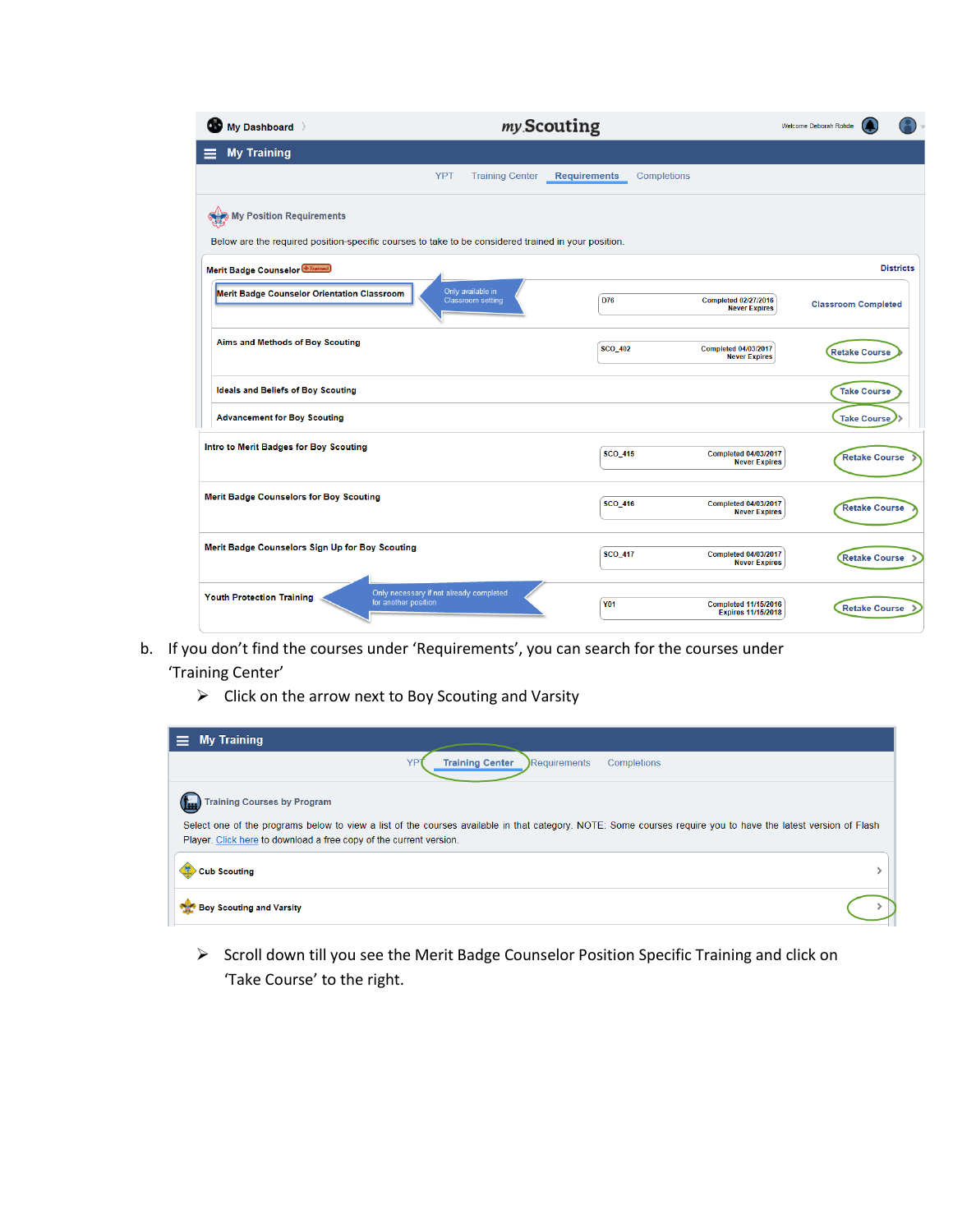| My Dashboard                                                                                                                                                                         | my Scouting                                                         | Welcome Deborah Rohde                                                            |
|--------------------------------------------------------------------------------------------------------------------------------------------------------------------------------------|---------------------------------------------------------------------|----------------------------------------------------------------------------------|
| <b>My Training</b>                                                                                                                                                                   |                                                                     |                                                                                  |
|                                                                                                                                                                                      | Completions<br><b>YPT</b><br><b>Training Center</b><br>Requirements |                                                                                  |
| Scroll down to the course you would like to take and click Take Course.                                                                                                              |                                                                     |                                                                                  |
| <b>Boy Scouting and Varsity</b>                                                                                                                                                      |                                                                     | <b>Back to Program Listing</b>                                                   |
| <b>Youth Protection Training</b>                                                                                                                                                     |                                                                     |                                                                                  |
| <b>Youth Protection Training</b>                                                                                                                                                     | <b>Y01</b>                                                          | <b>Completed 11/15/2016</b><br><b>Retake Course</b><br><b>Expires 11/15/2018</b> |
| Leader Position-Specific Training Click here for complete list of position trained requirements.                                                                                     |                                                                     |                                                                                  |
| <b>Scoutmaster Position-Specific Training</b><br>· Scoutmaster - Before First Meeting<br>○ Scoutmaster - First 30 Days<br>○ Scoutmaster - Position Trained                           |                                                                     | Take Course >                                                                    |
| <b>Troop Committee Position-Specific Training</b><br><b>Troop Committee - Before First Meeting</b><br>○ Troop Committee - First 30 Days<br><b>Troop Committee - Position Trained</b> |                                                                     | Take Course >                                                                    |
| Merit Badge Counselor Position Specific Training<br>. Merit Badge Counselors - Before First Meeting<br><b>In Merit Badge Counselors - Position Trained</b>                           |                                                                     | <b>Take Course</b>                                                               |

 $\triangleright$  Next click on the Boy Scouting picture icon

## **BECOME A TRAINED LEADER**

New to the BSA Learn Center? Click here to view a short video on how it works.

Position Trained Requirements for Cub Scouts, Venturing, and Sea Scouts are available here: **E** PDF

Note: We are having technical difficulties with our learning plans reflecting correct completion percentage rates. If you complete all the courses in a learning plan, consider the learning plan 100% complete, regardless of what is currently shown. All completions are recorded correctly on my.scouting.org on the completions tab of MyTraining.

## PROGRAM SPECIFIC TRAINING

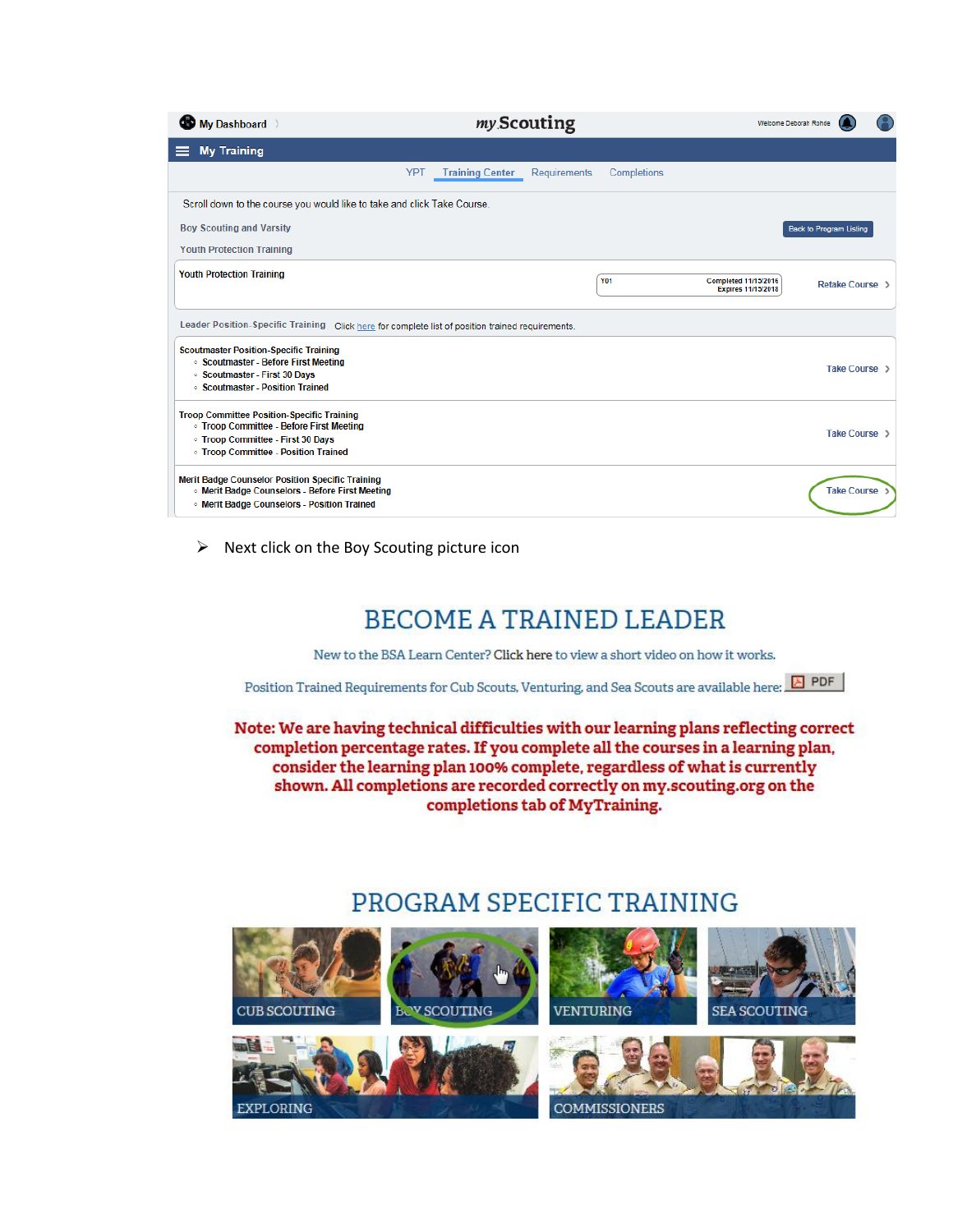Click on 'Add a Plan' within the Merit Badge Counselor Training Card



 You have now added this training to your 'My Learning' tab, click on that to show what training you have assigned to yourself.

| SCOUTING U<br>MY LEARNING<br>HOME                                                                                                                                                                                                                                                                                                                          | 5. Click on the first of 3 Learning Plans<br>COURSE CATALOG   HOW TO   CONTACT US   TOOLS & RESOURCES  <br>WHAT'S NEW                                                                                                |                                                                                                                           |
|------------------------------------------------------------------------------------------------------------------------------------------------------------------------------------------------------------------------------------------------------------------------------------------------------------------------------------------------------------|----------------------------------------------------------------------------------------------------------------------------------------------------------------------------------------------------------------------|---------------------------------------------------------------------------------------------------------------------------|
| Note: We are having technical difficulties with our learning plans reflecting correct completion percentage rates. If you complete all the courses in a learning plan, consider<br>the learning plan 100% complete, regardless of what is currently shown. All completions are recorded correctly on my.scouting.org on the completions tab of MyTraining. |                                                                                                                                                                                                                      |                                                                                                                           |
| <b>ラ</b> Learning Plans                                                                                                                                                                                                                                                                                                                                    |                                                                                                                                                                                                                      |                                                                                                                           |
| $\sqrt{r}$ FILTERS (=)<br>$I - NAME (A-Z)$                                                                                                                                                                                                                                                                                                                 |                                                                                                                                                                                                                      |                                                                                                                           |
| $1$<br>Merlt Badge Counselor - Before the First Meeting<br>Merit Badg Counselor Position Specific Training - Step 1 Learning plan for<br>individual <b>IT referit</b> Badge Counselor role to be completed before the more                                                                                                                                 | <b>NEW</b><br><b>Merit Badge Counselor - Position Trained</b><br>Merit Badge Counselor Position Specific Training - Step 2 Learning plan for<br>individuals in the Merit Badge Counselor role to be position trained | <b>NZW</b><br><b>Merlt Badge Counselor Training</b><br>Position Specific Training designed for the Merit Badge Counselor. |
| <b>DUE DATE N/A</b>                                                                                                                                                                                                                                                                                                                                        | <b>DUE DATE N/A</b>                                                                                                                                                                                                  | <b>DUE DATE N/A</b>                                                                                                       |
|                                                                                                                                                                                                                                                                                                                                                            | <b>COMPLETED DATE N/A</b>                                                                                                                                                                                            | <b>COMPLETED DATE N/A</b>                                                                                                 |
|                                                                                                                                                                                                                                                                                                                                                            |                                                                                                                                                                                                                      |                                                                                                                           |

6. From the first learning plan, there are 5 items to complete; click on the arrow to the far right of each item to launch each item, completing all 5 items will mark that Learning plan as complete. Each item will range from 4 to 12 minutes.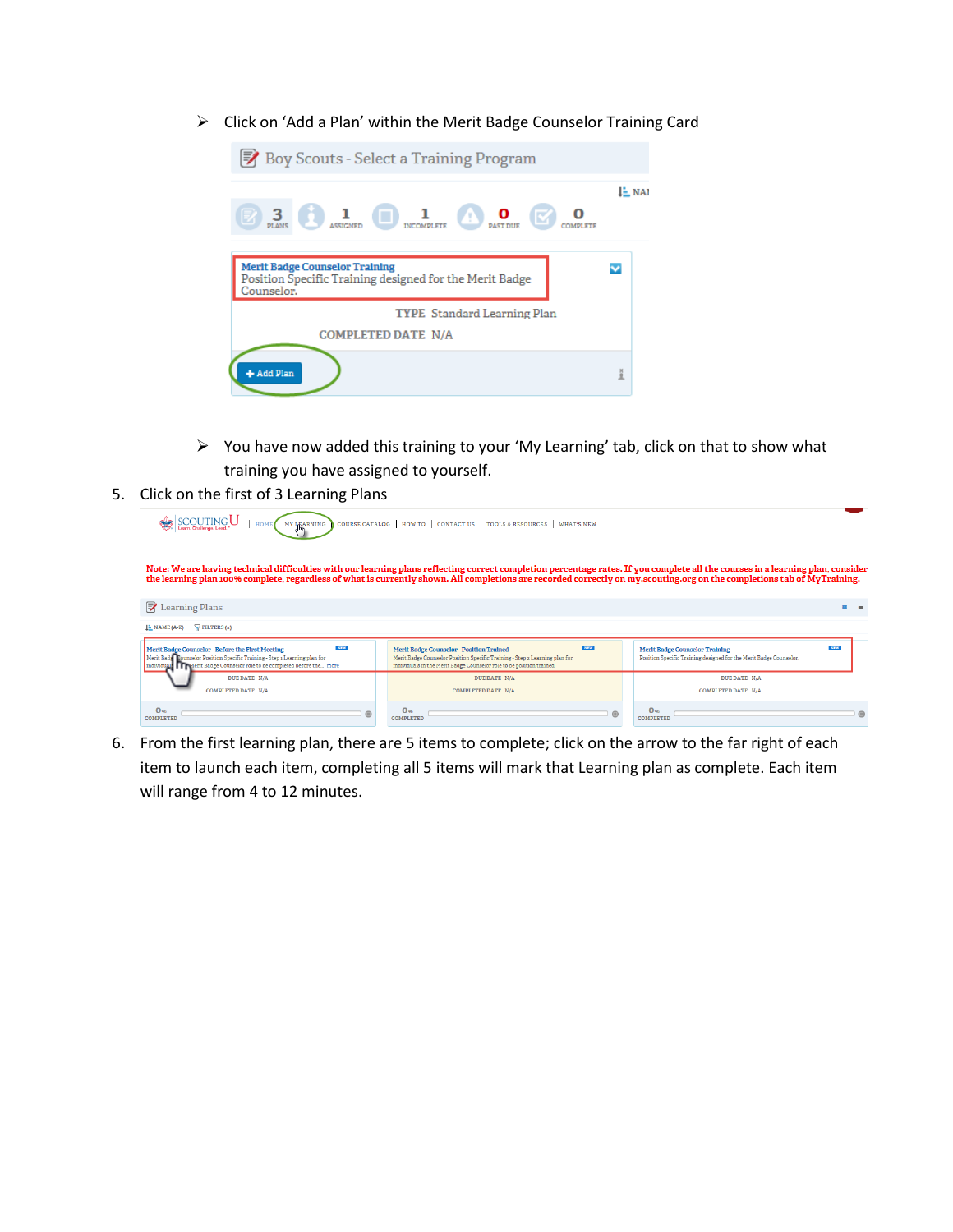| <b>ラ</b> Learning Plans                                                                                             |                                                  |                                                                                                                                                                                                |                                                                                                                                                                                                                                                                                                                                                                                                                                           | <b>≮ BACK</b>    |
|---------------------------------------------------------------------------------------------------------------------|--------------------------------------------------|------------------------------------------------------------------------------------------------------------------------------------------------------------------------------------------------|-------------------------------------------------------------------------------------------------------------------------------------------------------------------------------------------------------------------------------------------------------------------------------------------------------------------------------------------------------------------------------------------------------------------------------------------|------------------|
|                                                                                                                     | Merit Badge Counselor - Before the First Meeting |                                                                                                                                                                                                |                                                                                                                                                                                                                                                                                                                                                                                                                                           |                  |
| 0%                                                                                                                  |                                                  | <b>E</b> SEQUENCE NUMBER<br>$W$ FILTERS $(e)$                                                                                                                                                  |                                                                                                                                                                                                                                                                                                                                                                                                                                           |                  |
| Learning Plans > Merit Badge Counselor - Before the First Meeting                                                   |                                                  |                                                                                                                                                                                                |                                                                                                                                                                                                                                                                                                                                                                                                                                           | Launch<br>Course |
| Alms and Methods of Boy Scouting                                                                                    |                                                  |                                                                                                                                                                                                | Using well-defined and established aims and methods, the Boy Scouting program develops future leaders. This module is designed to teach you about the Aims of Scouting and define the Methods used to accomplish them.                                                                                                                                                                                                                    |                  |
| <b>DUE DATE N/A</b>                                                                                                 |                                                  | <b>STATUS</b> Not Attempted                                                                                                                                                                    | <b>TYPE Course</b>                                                                                                                                                                                                                                                                                                                                                                                                                        |                  |
| <b>Ideals and Bellefs of Boy Scouting</b><br>DUE DATE N/A                                                           |                                                  | <b>STATUS</b> Not Attempted                                                                                                                                                                    | The Scout spirit is an attitude that Scouts around the world should show, based on adherence to the Scout Law and Scout Oath which make up the ideals of Scouting. This module is designed to help you identify and explain ea<br><b>TYPE Course</b>                                                                                                                                                                                      | $\overline{P}$   |
| <b>Merlt Badge Counselors for Boy Scouting</b><br>provide a list of some available merit badge counselor resources. |                                                  |                                                                                                                                                                                                | Scouts wishing to earn a merit badge do so with the guidance and approval of a merit badge counselor. This module will define the role of the merit badge counselor and describe how merit badge counselor and describe how me                                                                                                                                                                                                            | $\blacksquare$   |
| <b>DUE DATE N/A</b>                                                                                                 |                                                  | <b>STATUS</b> Not Attempted                                                                                                                                                                    | <b>TYPE Course</b>                                                                                                                                                                                                                                                                                                                                                                                                                        |                  |
| <b>Intro to Merit Badges for Boy Scouting</b><br>4                                                                  |                                                  |                                                                                                                                                                                                | Merit badges are awards earned by youth members of the Boy Scouts of America, based on completing a list of periodically updated requirements within an area of study. Merit badges exist to encourage Scouts to explore areas<br>module describes how to earn a merit badge and identifies where to learn about specific merit badge requirements. In addition, it will provide a list of resources available to merit badge counselors. | $\overline{P}$   |
| DUE DATE N/A                                                                                                        |                                                  | <b>STATUS</b> Not Attempted                                                                                                                                                                    | <b>TYPE Course</b>                                                                                                                                                                                                                                                                                                                                                                                                                        |                  |
| Merlt Badge Counselors Sign Up for Boy Scouting                                                                     |                                                  | counselor does require you to meet some qualifications and submit some basic documentation. This module will identify the steps and qualifications required to become a merit badge counselor. | Meeting people ranging from business and community leaders to trained specialists and enthusiastic hobbyists can provide a Scout with the opportunity for personal growth and a positive, life-altering experience while in pu                                                                                                                                                                                                            | $\overline{P}$   |
| <b>DUE DATE N/A</b>                                                                                                 |                                                  | <b>STATUS</b> Not Attempted                                                                                                                                                                    | <b>TYPE Course</b>                                                                                                                                                                                                                                                                                                                                                                                                                        |                  |
|                                                                                                                     |                                                  | ittps://bsalearn.learn.taleo.net/course/courseplayer/redirect?courseclassid=406&itemtype=course&                                                                                               |                                                                                                                                                                                                                                                                                                                                                                                                                                           |                  |

7. When you finish an item you will need to click on the 'Close Course' link at the top of the page and then hit 'BACK' to continue to the next item.

| ⋗                     |                                    |                                                                                                                               |               |
|-----------------------|------------------------------------|-------------------------------------------------------------------------------------------------------------------------------|---------------|
|                       | <b>M</b> Learning Plans            |                                                                                                                               |               |
|                       |                                    | Ideals and Beliefs of Boy Scouting                                                                                            |               |
|                       | 0 %<br>COMPLETED                   | Learning Plans > Merit Badge Counselor - Before the First Meeting > Ideals and Beliefs of Boy Scouting<br><b>CLOSE COURSE</b> |               |
| $\blacktriangleright$ | <b>A</b> Learning Plans            |                                                                                                                               | <b>≮ BACK</b> |
|                       | Aims and Methods of Boy Scouting   |                                                                                                                               |               |
|                       |                                    | Learning Plans > Merit Badge Counselor - Before the First Meeting > Aims and Methods of Boy Scouting                          |               |
|                       | 10/4/2017<br><b>COMPLETED DATE</b> | 100 <sub>%</sub><br>$\overline{+}$ OPEN COURSE<br>50 <sub>%</sub><br><b>SCORE</b><br>COMPLETED                                |               |

8. You will need to hit 'Back' again to return to the 2<sup>nd</sup> Learning plan, which is the position specific training.

| <b>ラ</b> Learning Plans                                    |                                               |                                                                                                                                                                                                                                                                                                                                                                                                                                                                                        | <b>≮ BACK</b> |
|------------------------------------------------------------|-----------------------------------------------|----------------------------------------------------------------------------------------------------------------------------------------------------------------------------------------------------------------------------------------------------------------------------------------------------------------------------------------------------------------------------------------------------------------------------------------------------------------------------------------|---------------|
| Merit Badge Counselor - Position Trained                   |                                               |                                                                                                                                                                                                                                                                                                                                                                                                                                                                                        |               |
| Ler wing Plans > Merit Badge Counselor - Position Trained  | <b>E</b> SEQUENCE NUMBER<br>$W$ FILTERS $(w)$ |                                                                                                                                                                                                                                                                                                                                                                                                                                                                                        |               |
| <b>Advancement for Boy Scouting</b><br><b>DUE DATE N/A</b> | <b>STATUS</b> Not Attempted                   | The BSA's advancement program provides positive reinforcement to the Scouts. They receive recognition by earning badges and through meaningful presentation ceremonies. Just as important, though, is the sincere support that<br>within and beyond Scouting. This module will define advancement and how it relates to the goals of Scouting. In addtion it will explain the roles and responsibilities of the Scoutimater, the National Council, the council a<br><b>TYPE Course</b> | D.            |

Here is an estimate on the time each course will take to become position specific trained as a Merit Badge Counselor: